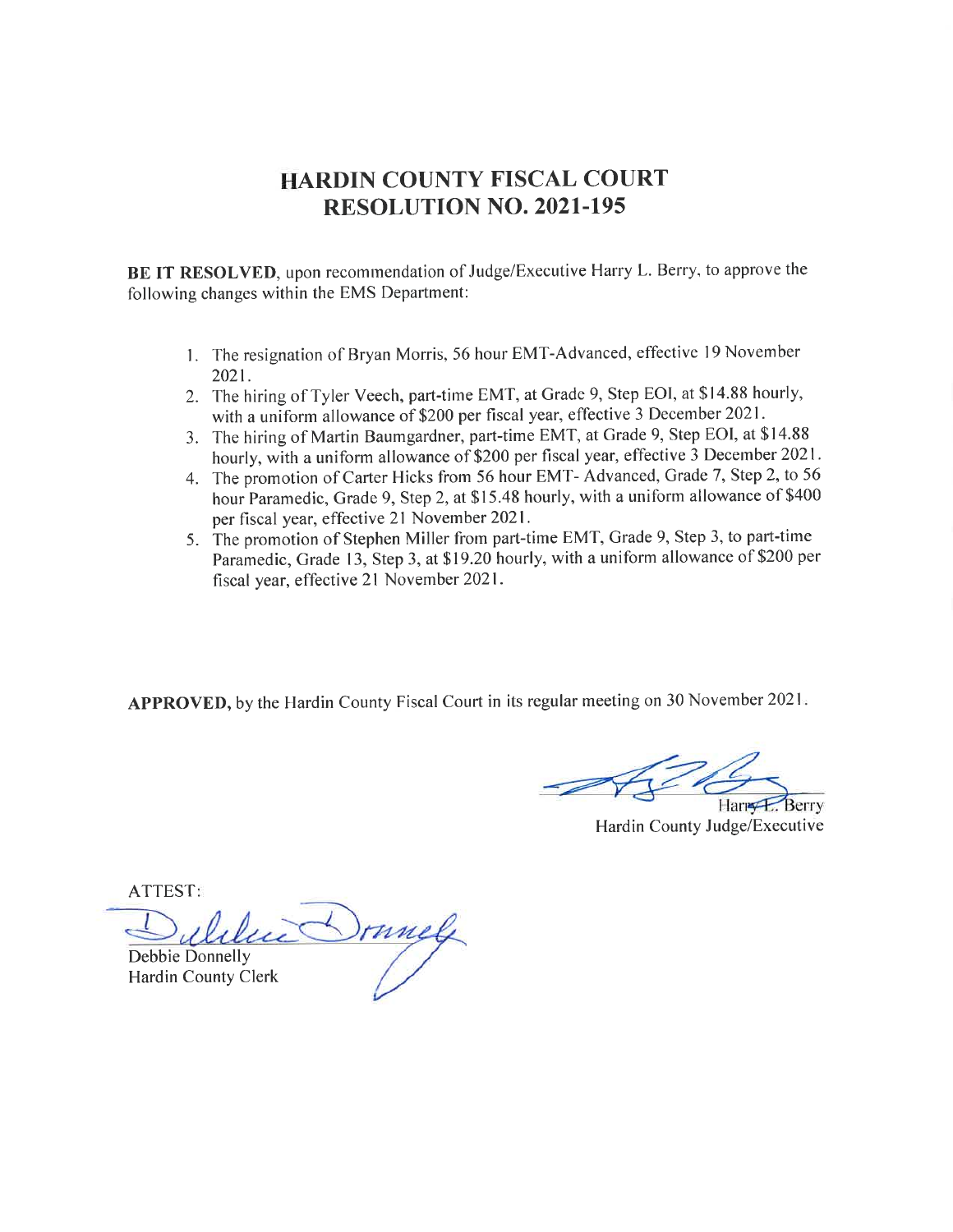## FISCAL COURT RESOLUTION NO.  $2021 - 196$

#### APPOINTING VIEWERS FOR ROAD CLOSING Quail Roost Road (Undeveloped 60' Right-of-Way) at the end of Spring Meadow Drive and northeast of Lot 1A in Cedar Grove Acres, Section B, Radcliff, KY

WHEREAS, a request has been made by Debbie & Paige Hardin to close a portion of Quail Roost Road (an undeveloped 60' right-of-way) at the end of Spring Meadow Drive in Radcliff, KY as dedicated on the Record Plat of Cedar Grove Acres, Section B, northeast of Lot lA, and as recorded in the Office of the Hardin County Clerk in Plat Cabinet 1, Sheets 118B and 5166;

WHEREAS, KRS 178.070 requires the appointment of "viewers" to report and make a recommendation on the closure of a right-of-way;

NOW, THEREFORE, BE IT RESOLVED, by the Hardin County Fiscal Court, Commonwealth of Kentucky, that Charlie Allen, P.E., Hardin County Engineer, Dwight Morgan, Hardin County Road Supervisor and Adam King, AICP, Director of the Hardin County Planning & Development Commission, are hereby appointed as "viewers" pursuant to KRS 178.070 to carefully inspect and study the proposed closing described as, "a portion of Quail Roost Road (an undeveloped 60' right-of-way) at the end of Spring-Meadow Drive in Radcliff; KY being northeast of Lot lA in Cedar Grove Acres, Section B" and report their findings to the Hardin County Fiscal Court.

ADOPTED by the Hardin County Fiscal Court, Commonwealth of Kentucky, in Regular Meeting, on this  $30<sup>th</sup>$  day of November 2021.

HARRY L. BERRY HARDIN COUNTY JUDGE/EXECUTIVE

Attested by:

I DEBBIE DONNELLY HARDIN COUNTY COURT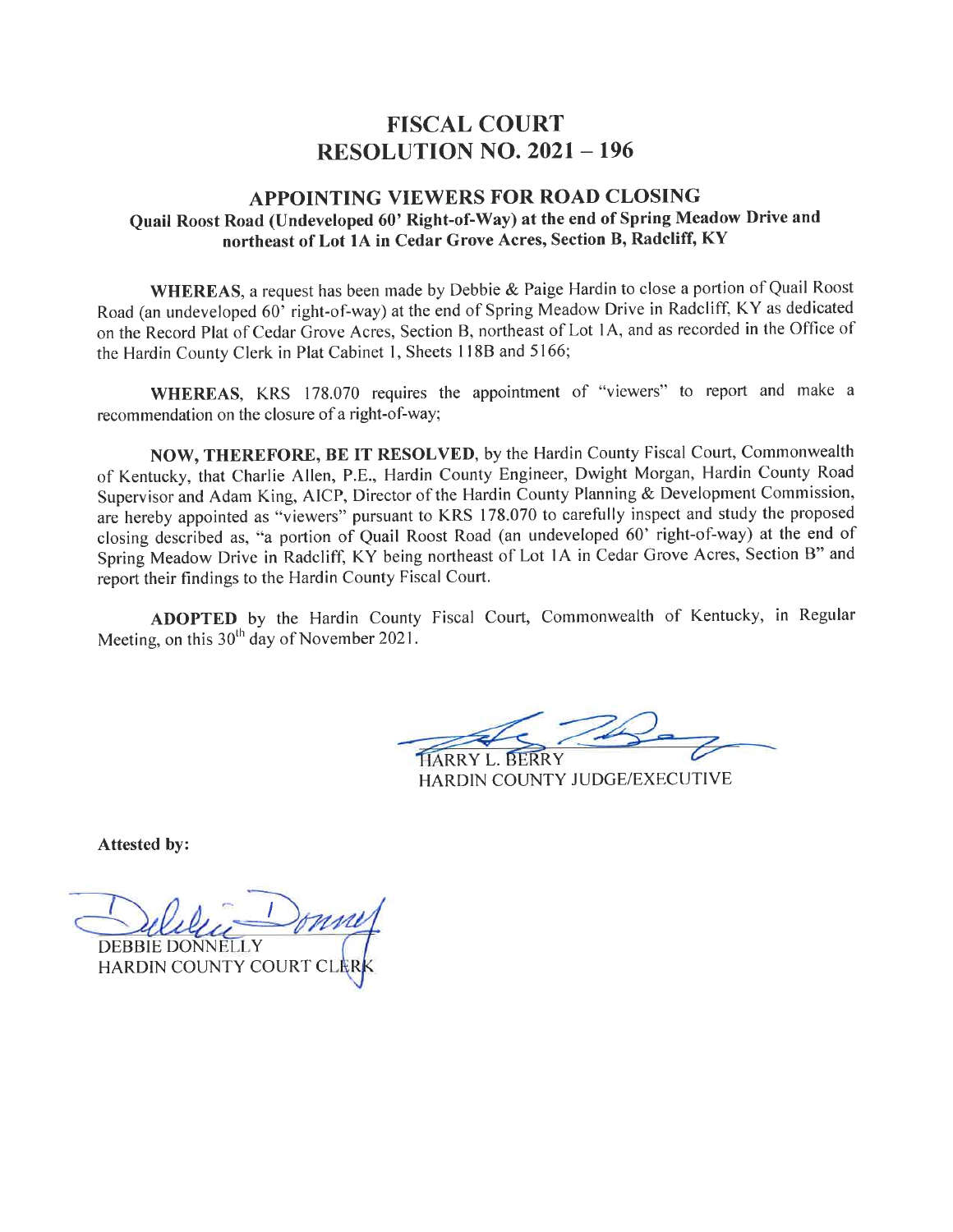## HARDIN COUNTY FISCAL COURT RESOLUTION NO. 2021-197

BE IT RESOLVED, upon recommendation of Judge/Executive Harry L. Berry, to appoint the following individual to the Hardin County Public Library Board for <sup>a</sup> four-year term beginning January 1,2022 and ending December 31,2025:

> Jerisia Lamons 188 East Tophill Terrace Elizabethtown, Kentucky 42701

ADOPTED by the Hardin County Fiscal Court in its regular meeting of 30 November 2021.

Harry L. Berry

Hardin County Judge/Executive

ATTEST

Donnel Debbie Donnelly Hardin County Clerk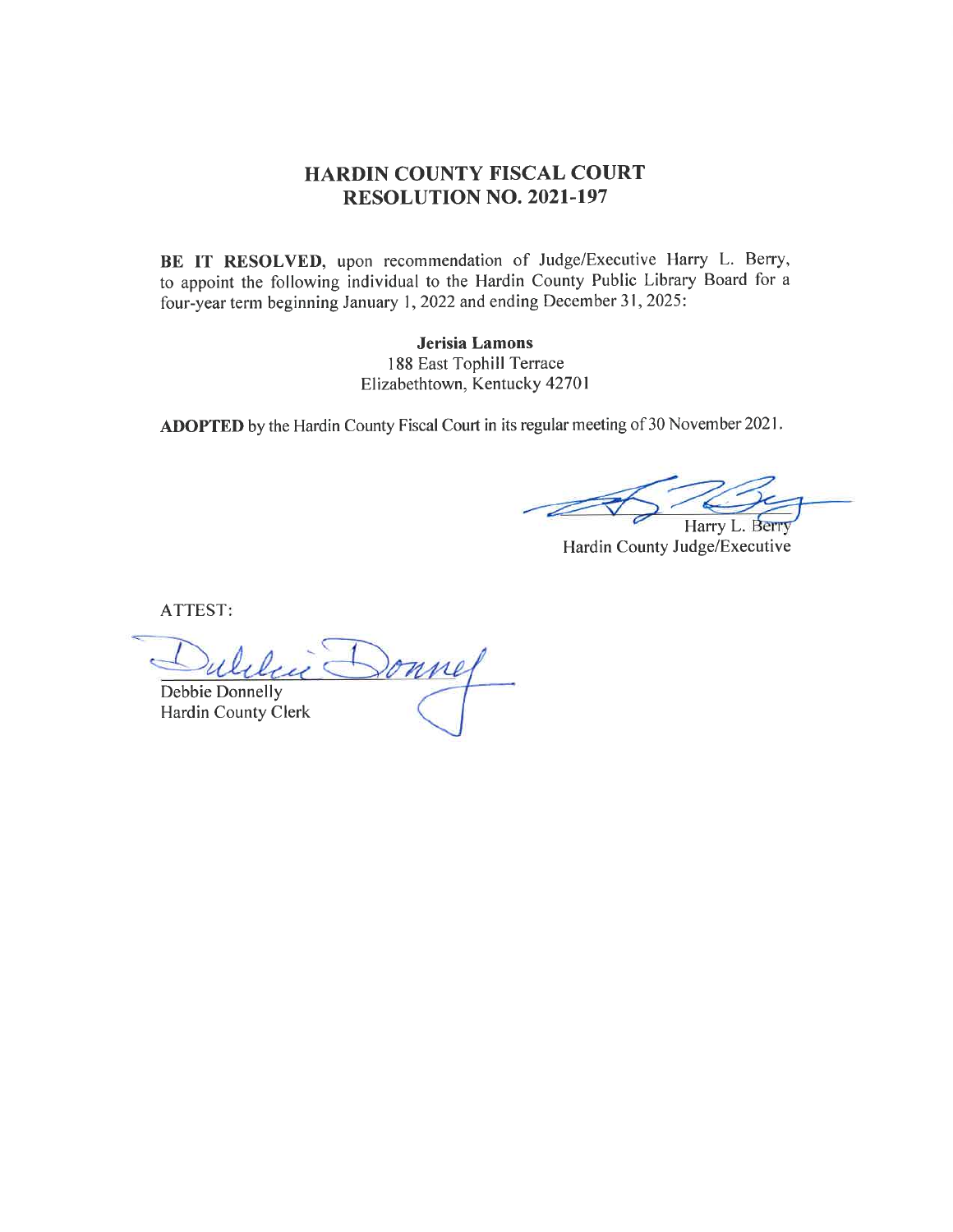## HARDIN COUNTY FISCAL COURT RESOLUTION NO. 202I.I98

BE IT RESOLVED, upon recommendation of Judge/Executive Harry L. Berry, to approve the following changes within the Road Department:

<sup>I</sup>. The hiring of Joseph Yates, Mechanic, Grade 10, Step 5, \$17.25 hourly, effective <sup>22</sup> November 2021

APPROVED, by the Hardin County Fiscal Court in its regular meeting on 30 November 2021.

Harry E. Berry

Hardin County Judge/Executive

ATTEST:

Sommely lu Debbie Donnelly Hardin County Clerk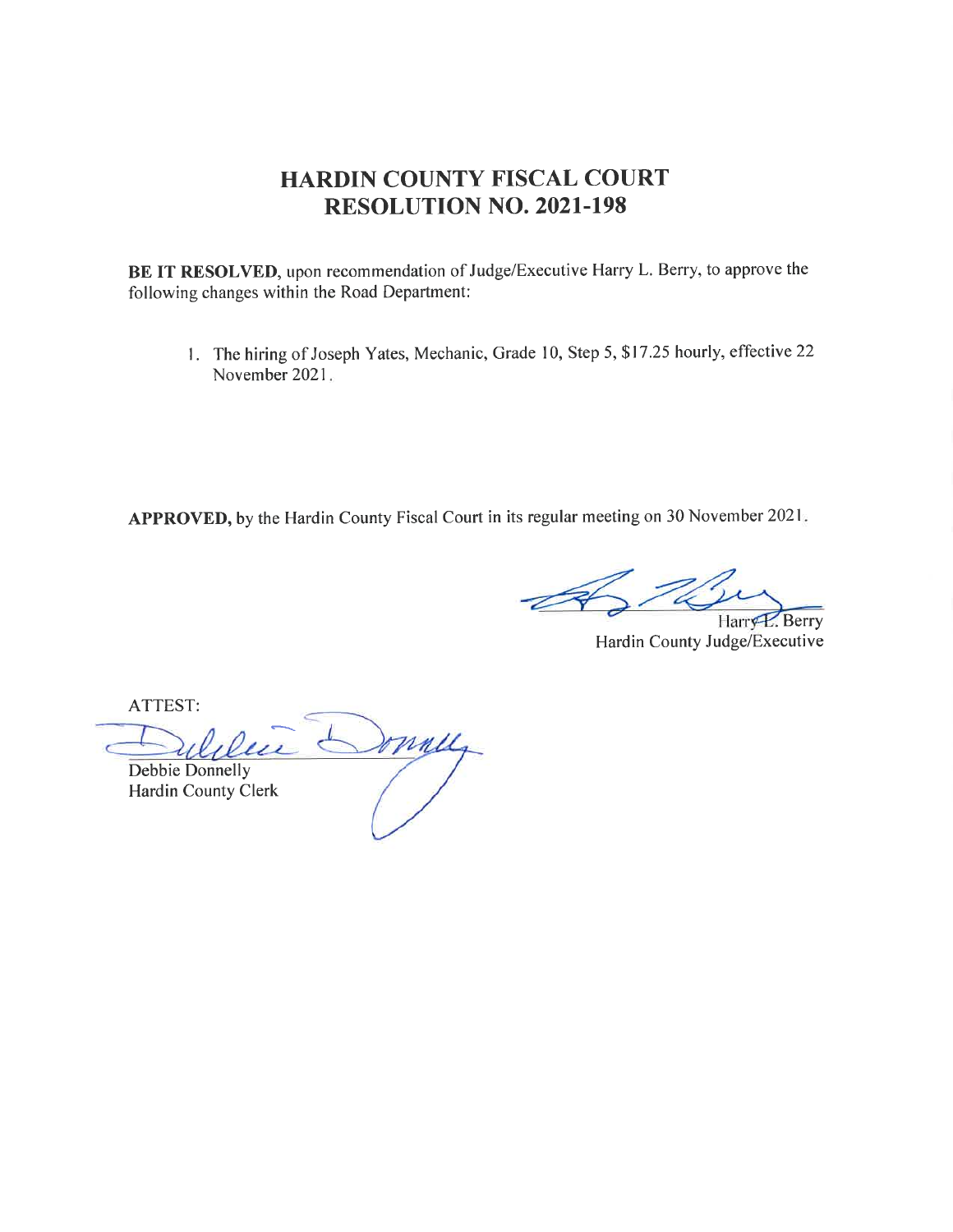## HARDIN COUNTY FISCAL COURT RESOLUTION NO. 2O2I-I99

BE IT RESOLVED, upon recommendation of Judge/Executive Harry L. Berry, with the concurrence of the Resource and Community Support Committee, to approve the following job description within the Finance Department:

l. Occupational License Tax Coordinator

APPROVED, by the Hardin County Fiscal Court in its regular meeting on 30 November 2021.

Berry Harry  $\epsilon$ 

Hardin County Judge/Executive

ATTEST:

Sommy Debbie Donnelly Hardin County Clerk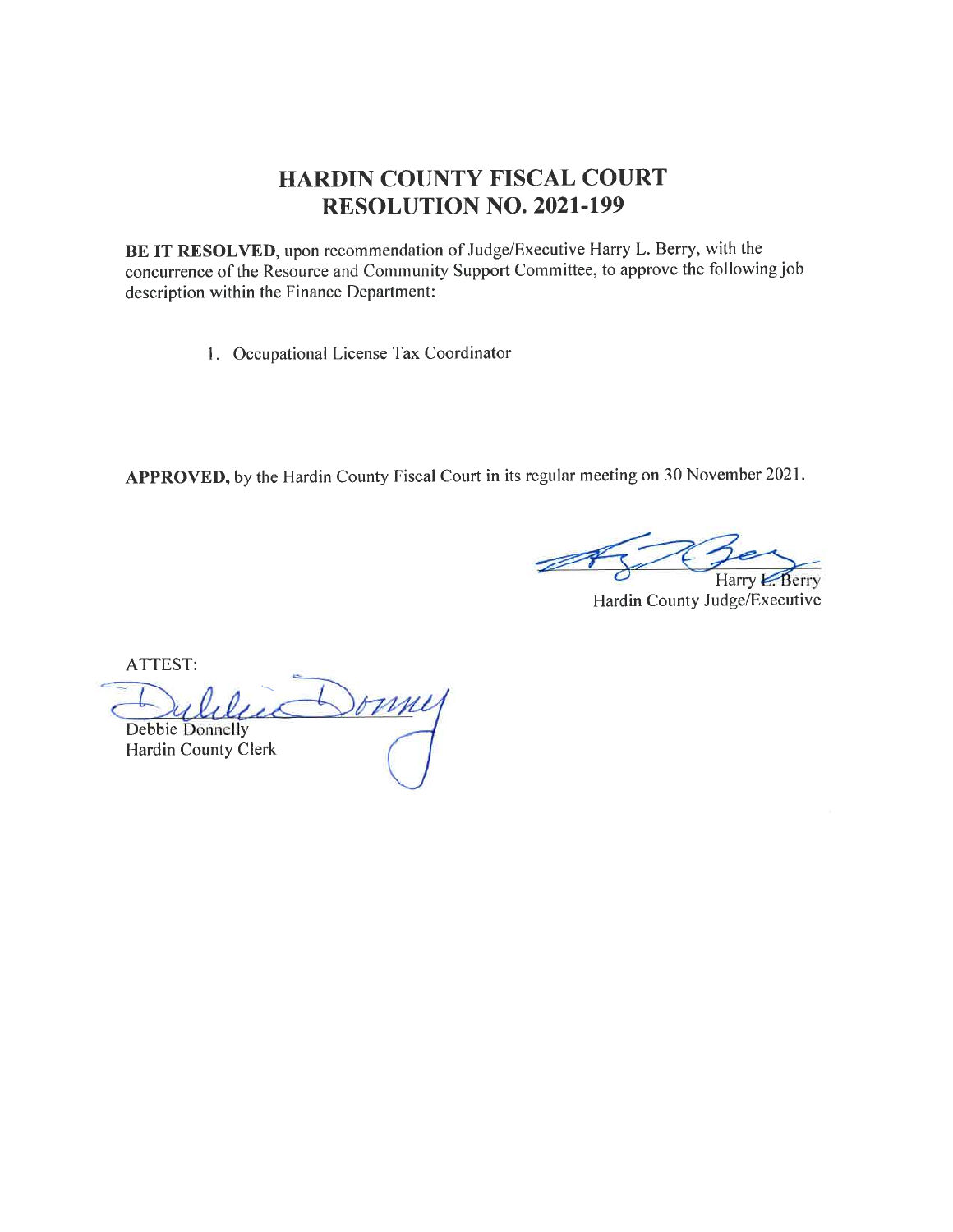# **Hardin County Government** Job Description

Non-Hazardous

## Occupational License Tax Coordinator Pay Grade 17

| <b>STATUS</b>                           |                                        |  |
|-----------------------------------------|----------------------------------------|--|
| Date: November 30, 2021                 | Department: Finance                    |  |
| <b>FLSA Status: Exempt</b>              | Reporting Authority: Treasurer/Finance |  |
|                                         | Director                               |  |
| <b>Supervisory Responsibility: None</b> |                                        |  |
|                                         |                                        |  |
|                                         |                                        |  |

#### Job Summary

The purpose ofthis position is to accept, process and maintain information regarding occupational tax. Assists other employees with the completion of tasks. The person holding this position must have athorough knowledge of all aspects of bookkeeping and administrative duties, as well as <sup>a</sup> basic knowledge of how county government operates.

#### Major Essential Duties

- . Applies knowledge ofthe County's occupationaltax ordinance in administering the County's tax collection procedures
- o Process Occupational Tax Questionnaires and issue County Tax Numbers
- . Verify Net Profits License Fee Retums OL-S using tax payer Federal Tax return information
- Review all Employer's Quarterly License Fee Returns
- o Administer occupational tax policy to determine Nexus within the District
- Determine apportionment of adjusted business income
- Process refund applications
- r Maintain confidentiality of all applicable information and documents associated with each licensee account
- . Utilize, acquire and retain full knowledge of Internal Revenue Codes and Kentucky Department of Revenue laws and regulations necessary to tax compliance
- o Writes receipts and maintain account history as needed
- o Assist business in filling out forms and applications
- o Answers inquiries over the phone and in person regarding ordinance and regulations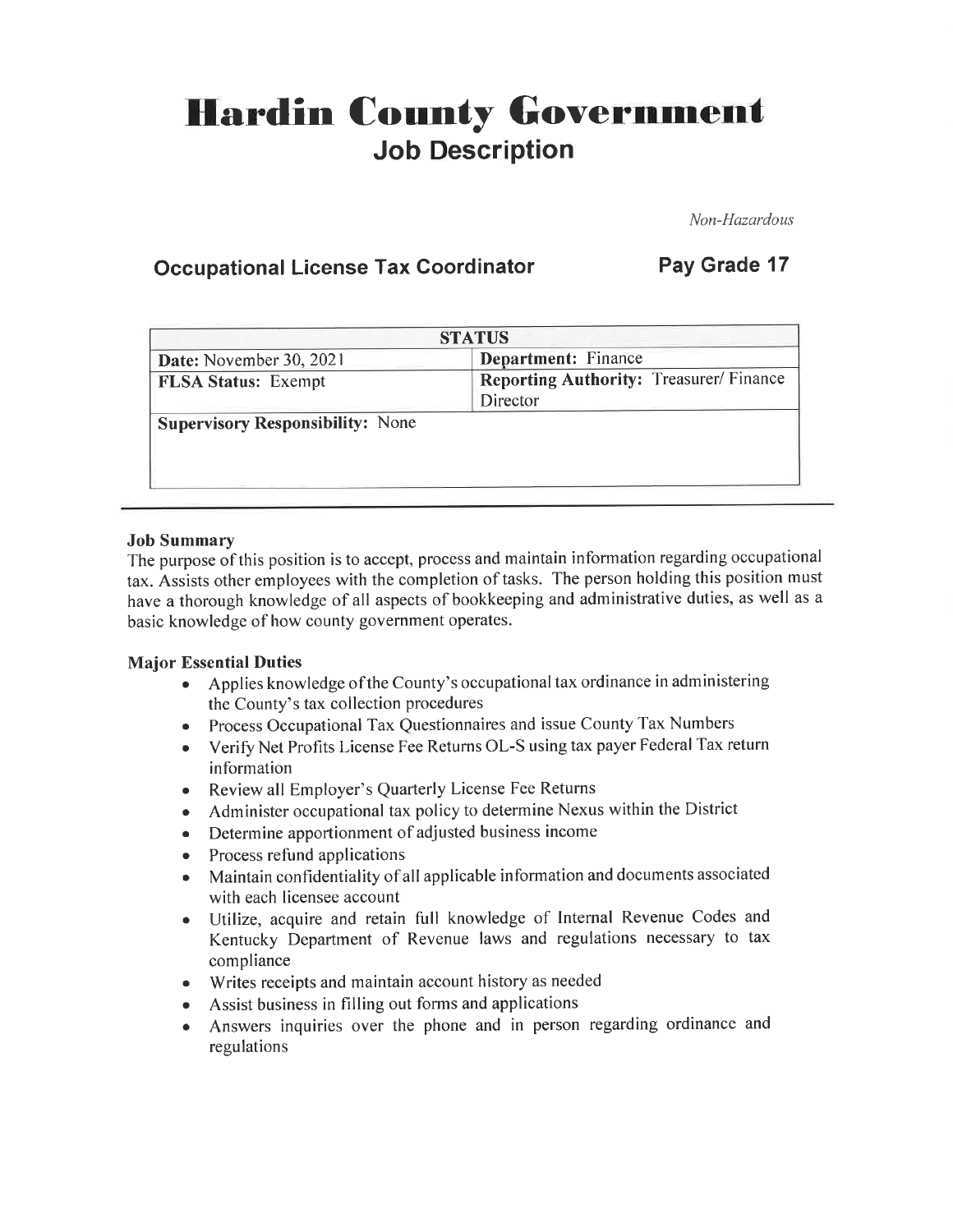#### Minor Essential Duties

- Provide tax information to auditors during audits
- Maintain files and spreadsheets on all Taxpayers
- Compile year-end reports as needed
- o Attend workshop and classes on regulations that govern county policies and procedures

#### **Qualifications**

#### Education und/or Experience

- . Graduate of an accredited high school or equivalent; college credits in appropriate fields preferred.
- o Must possess a thorough knowledge of computers, calculators, typewriters, as well as other office equipment, accounts payable, posting ledgers and office procedures and practices.

#### Language Skills

- Ability to read, analyze, and interpret policies, procedures, professional publications, governmental regulations, financial reports, and legal documents
- . Ability to respond to sensitive inquiries and complaints from regulatory agencies, business community members, and suppliers of goods and services
- . Ability to write repofts, business correspondence, and policy and procedure documents
- o Ability to make effective presentations on complex topics to employees, business committee members, elected officials or other member of government organizations
- o Ability to display strong oral, written, and listening skills

#### **Mathematical Skills**

- o Ability to add, subtract and divide in all units of measure, using whole numbers, common fractions and decimals
- Ability to compute ratio and percent, and to draw and interpret graphs

#### **Reasoning Ability**

- Solves practical problems while dealing with several abstract and concrete variables
- Interprets an extensive variety of complex technical and instructional information
- Makes decisions which serve the best interest of the County and impact the areas over which authority is exerted

#### Certificates, Licenses, Registrations

A Valid Kentucky Driver's License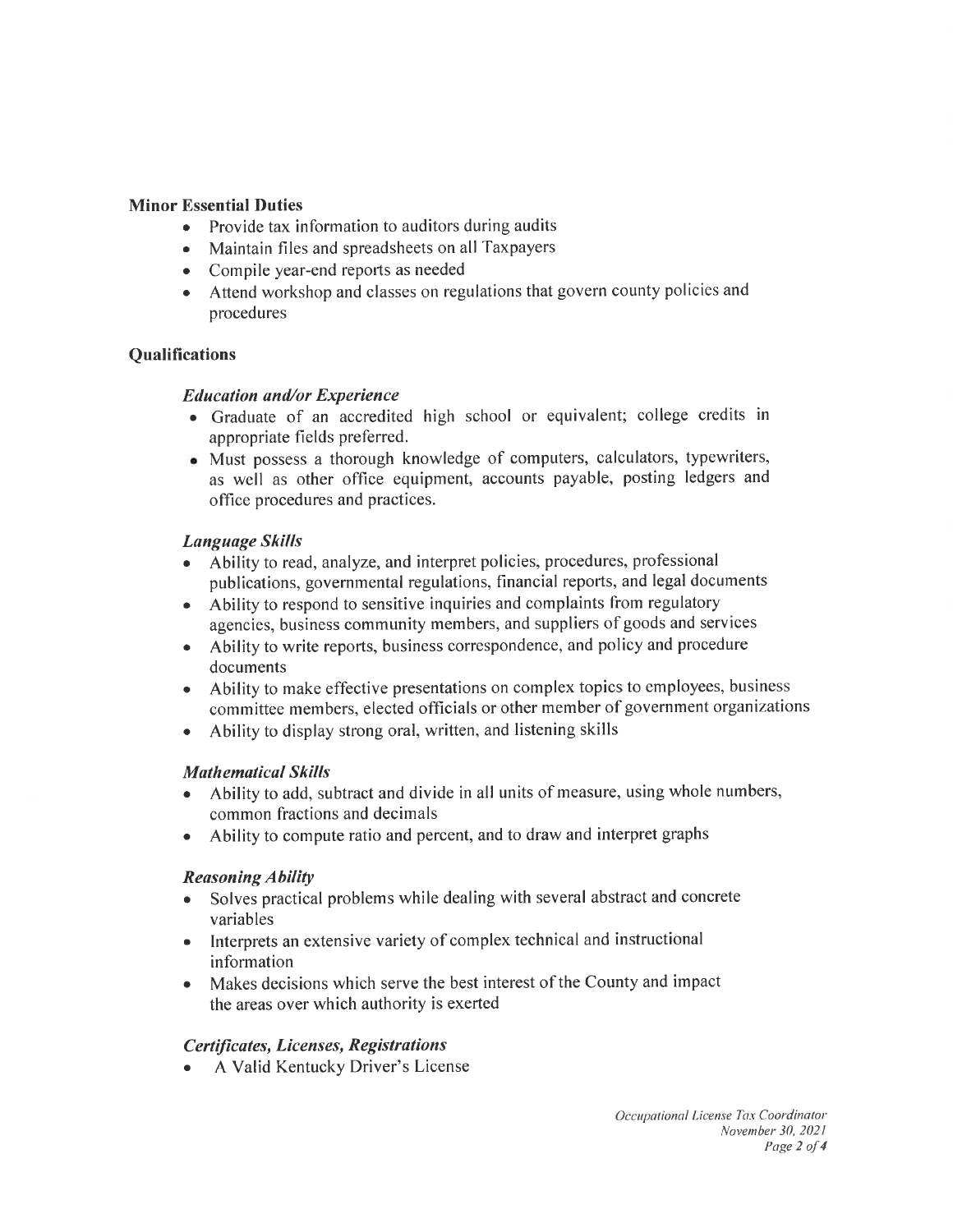#### Other Knowledge and/or Skills

- Ability to operate standard office machines
- . Ability to display and exercise mature judgment, courtesy and tact in dealing with county employees and public on the telephone or in person
- Must be skilled in the effective use of computers and standard office machines
- . Ability to use the computer for accounts payable, records and correspondence
- Thorough knowledge of accounts payable procedures, bookkeeping, office practices and procedures is required
- Must possess the ability to manage time wisely and prioritize in a high output office environment
- o Possess advanced skills in Microsofto Word, Excel, and other computer programs for word processing, spreadsheets, and database management
- Knowledge of QuickBookso preferable

#### Physical Demands

The physical demands described represents those required to successfully perform the essential job functions. Reasonable accommodations may be made to enable individuals with disabilities to perform the essential functions.

While performing job duties, the employee could reasonably be expected to:

| <b>Regularly (over 2/3)</b>            | Occasionally (under 1/3)         |
|----------------------------------------|----------------------------------|
| Sit                                    | Stand or walk                    |
| Talk or hear                           | Reach with hands and arms        |
| Use hands to type, handle papers, etc. | Lift and/or move up to 25 pounds |
|                                        | Drive a vehicle                  |

Vision requirements include close, distance, color, and peripheral vision, depth perception, and the ability to adjust focus.

#### Work Environment

The work environment characteristics described in preceding paragraphs represent those encountered while performing the essential job functions. Reasonable accommodations may be made to enable individuals with disabilities to perform essential functions.

The noise level is usually moderate.

#### Comments

- Must display the following:
	- o Positive communication
	- o Objectivity
	- o Willingness to solve problems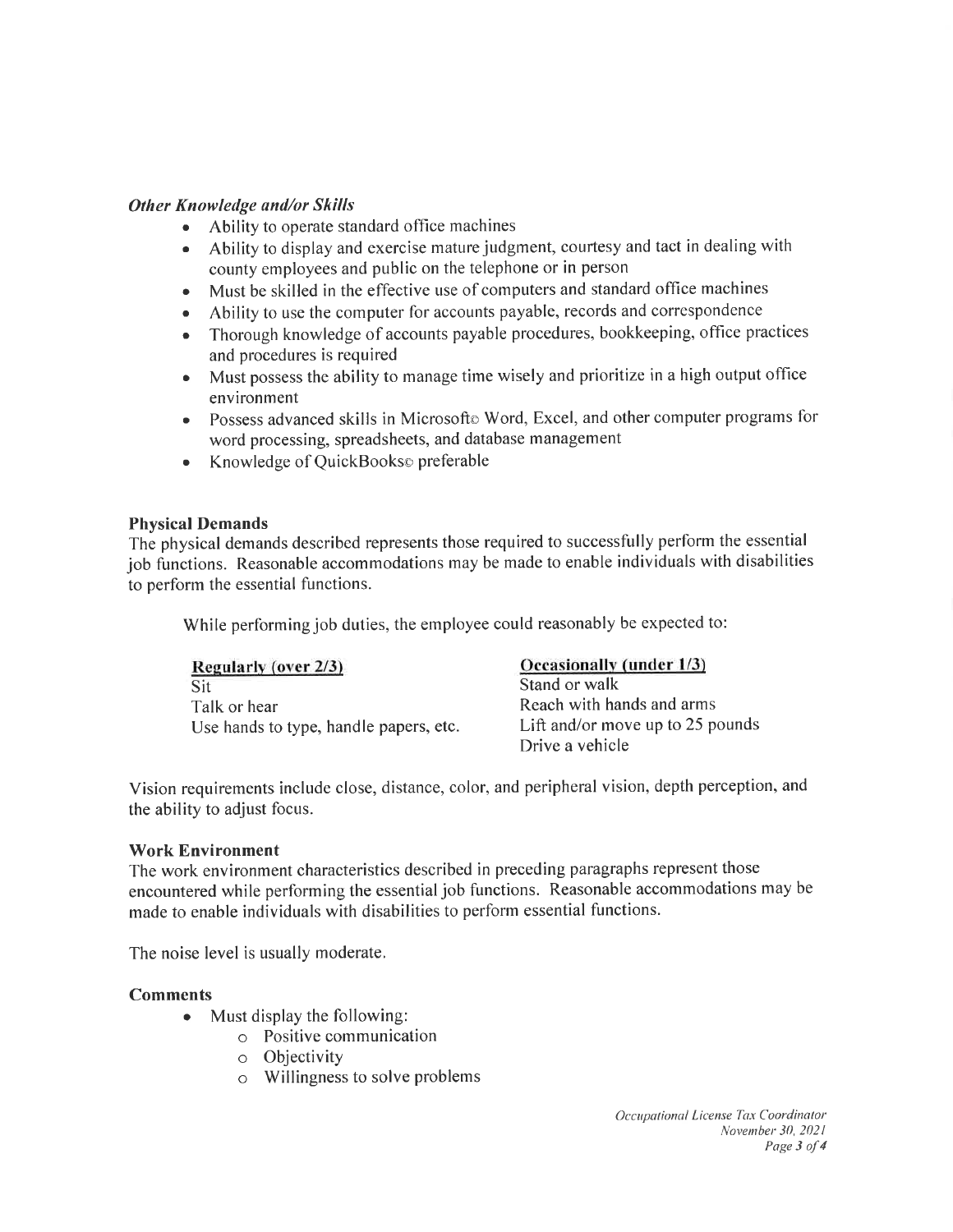- o Commitment to serve the County's best interests
- o Must adhere to the applicable provisions of the Department Rules and Regulations, the Personnel Policy Manual, the Hardin County Administrative Code, the Kentucky Revised Statutes, and any other procedures, rules, regulations, and policies set fofth by appropriate authorities
- Must be neat in appearance
- Must be 18 years or older
- Must maintain confidentiality in all aspects of the position
- o Must sign a form agreeing to non-disclosure of confidential information

The above is intended to describe the general content of and the requirements for the performance of this job. It is not to be construed as an exhaustive statement of duties, requirements or responsibilities.

Date Approved: November 30,2021 Status Box Change: Harry L. Berry

Hardin County Judge/Executive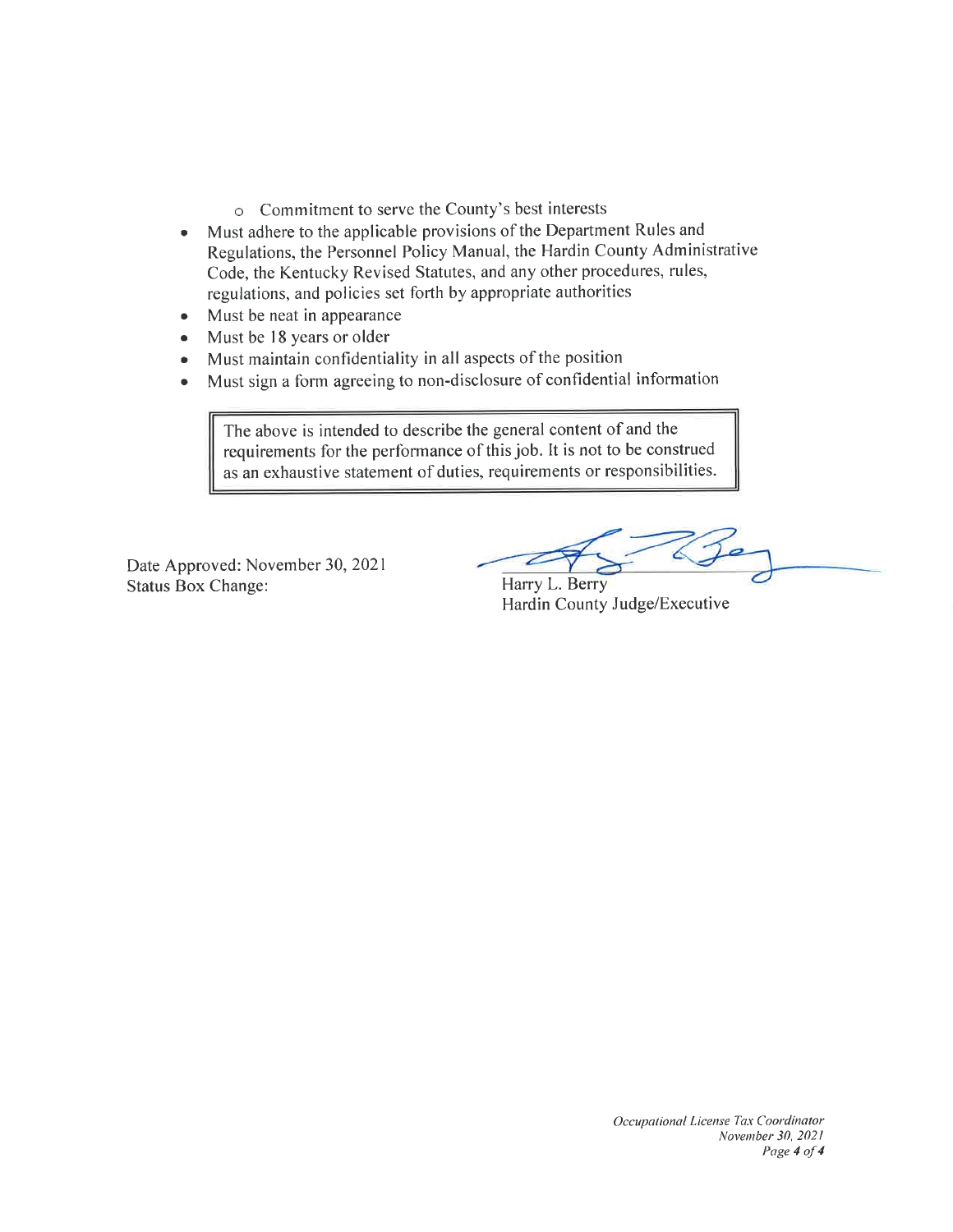## HARDIN COUNTY FISCAL COURT RESOLUTION NO. 2O2I.2OO

BE IT RESOLVED, upon recommendation of Judge/Executive Harry L. Berry, to approve the following changes within the E-91I Department:

- <sup>I</sup>. The change of status of Wesley Thornhill from 56 hour Paramedic, Grade 9, Step 4, to Telecommunicator, Grade 9, Step 4, at \$16.11 hourly, effective 21 November 2021.
- 2. The resignation of Jalisa Fleisher, Telecommunicator, effective 19 November 2021.

APPROVED, by the Hardin County Fiscal Court in its regular meeting on 30 November 2021

Harry Berry

Hardin County Judge/Executive

ATTEST:

Sonny Debbie Donnelly Hardin County Clerk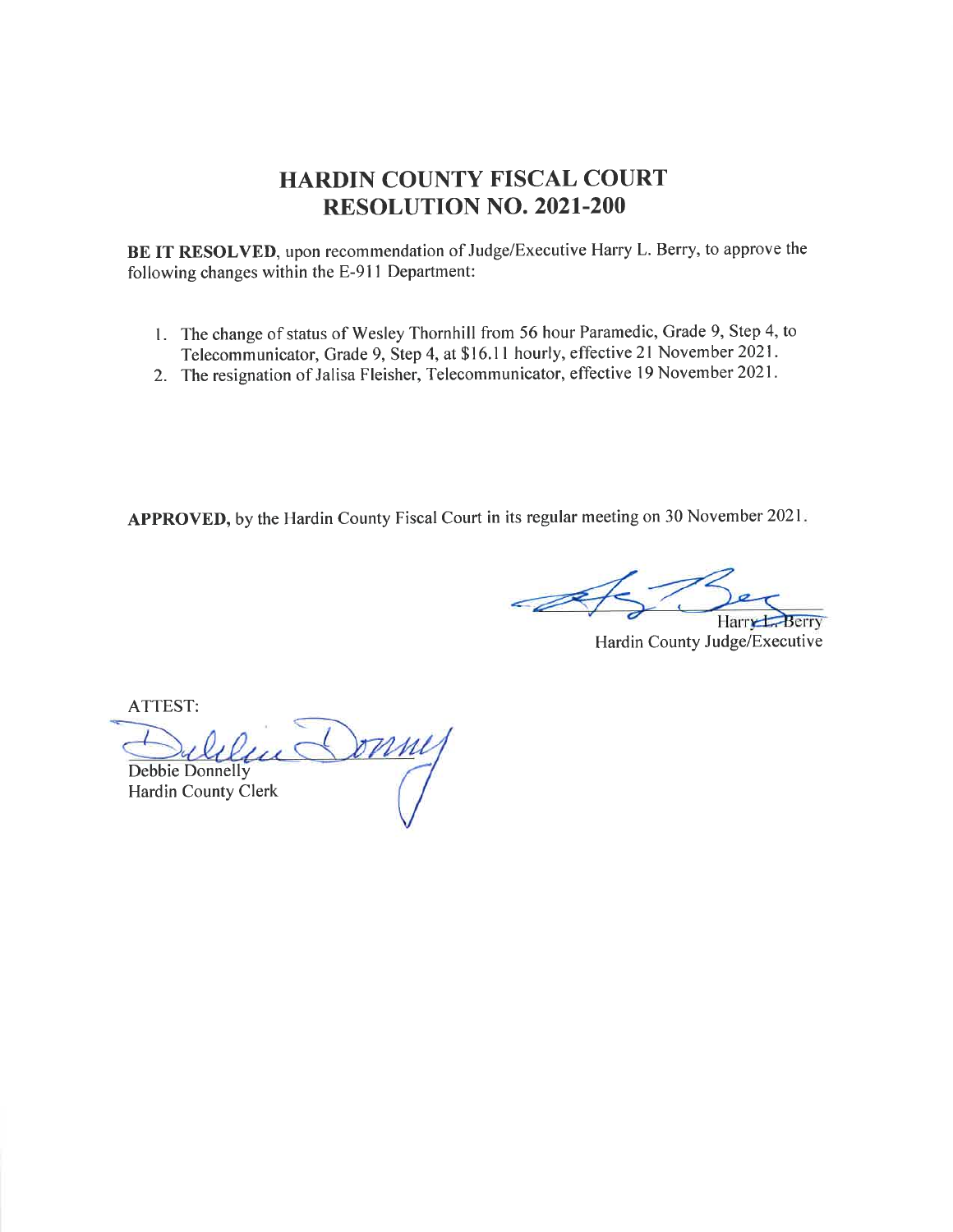

*Daniel London Depuh; Judge/Executive Lisa Pearman Treasurer/ Finance Director* 

## **Hardin County Fiscal Court**

**Judge/Executive Harry L. Berry**  P.O. Box 568, Elizabethtown, Kentucky 42702

## **EMPLOYMENT END FORM**

#### *Magistrates*

*Roy Easter Doug Goodman Lisa Boone Fred Clem, Jr. Bill Wiseman*  E.G. *Thompson Ronnie Goodman Garn; King* 

# Employee JALISA FLEISHER Employee Number **1796**

Please accept this form as notice of my resignation from employment. The main reason that I am resigning is {please check only one):

| New Job/Better Pay, Benefits    | No advancement opportunities                            |
|---------------------------------|---------------------------------------------------------|
| <b>Unhappy with Supervision</b> | <b>Medical Problems</b>                                 |
| Family Responsibilities         | Unhappy with Job Duties                                 |
| <b>Schedule Conflict</b>        | Retirement                                              |
| Other (Please list)             | Termination for not meeting minimum hour<br>requirement |

#### Additional Comments:

# EMPLOYEE ADVISED THAT THIS JOB IS NOT FOR HER

| <b>Effective Date:</b> | 11.19.2021 |
|------------------------|------------|
|------------------------|------------|

Last day worked: 11.19.2021

| <b>Employee Signature</b> | Date     |
|---------------------------|----------|
| Abecca George             | 11/23/21 |
| Human Resources           | Date     |

 $11.19.2$ 

Supervisor Signature **Date** 

| <u>11/23/21</u> | This resignation was verbally given |
|-----------------|-------------------------------------|
| Date            | to me on                            |
|                 | <b>Supervisor Initials</b>          |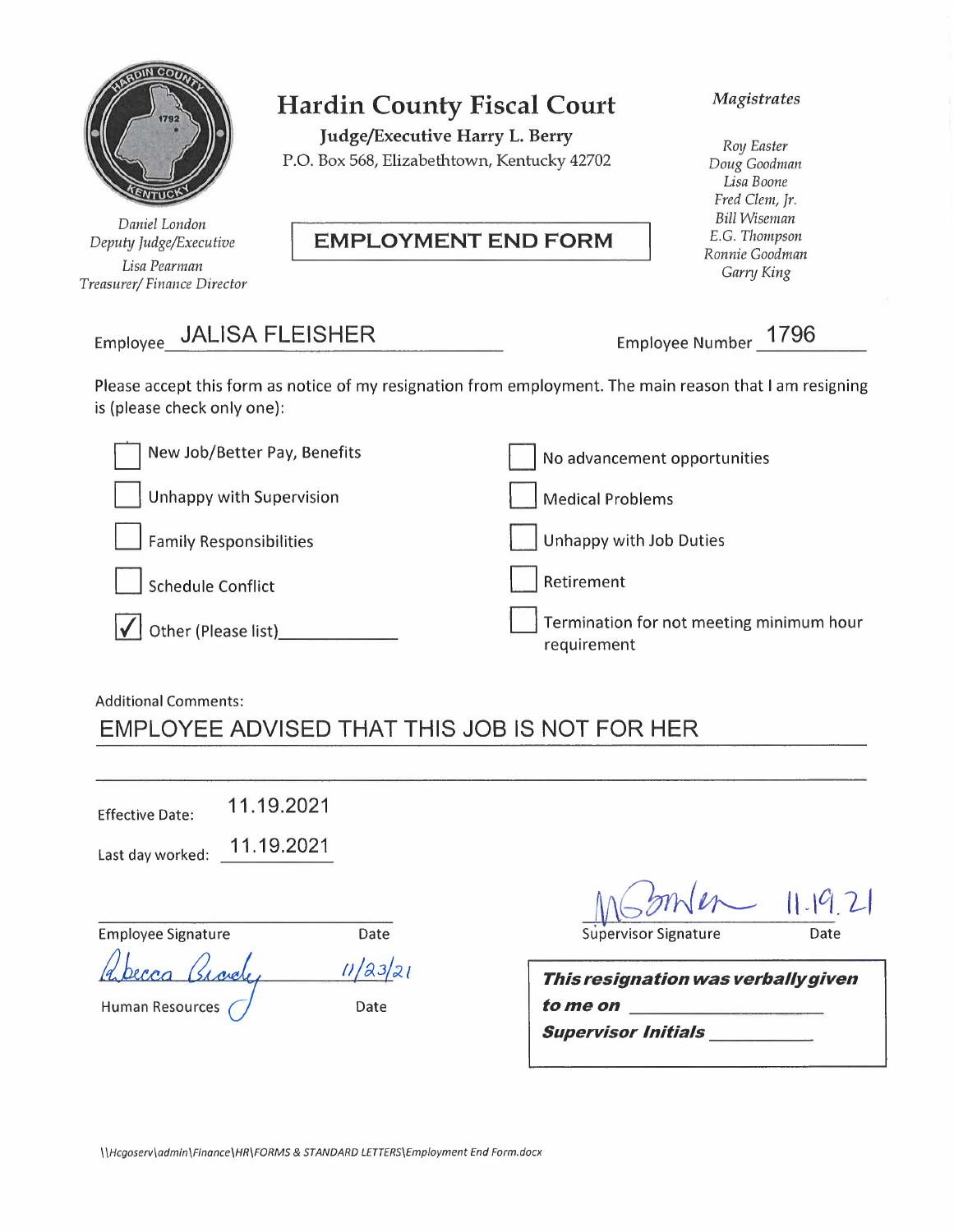To whom it my concern today 11/19/2021, I would like to resign as a Hardin county 911 Telecommunicator. I appreciate the opportunity to learn this job and I thank you all for your patience.

 $\geq$ 

 $\mathcal{B}_2$ 

 $\bar{1}$ 

Jalisa M. Fleisher  $\overline{\phantom{a}}$ 

 $11/19/21$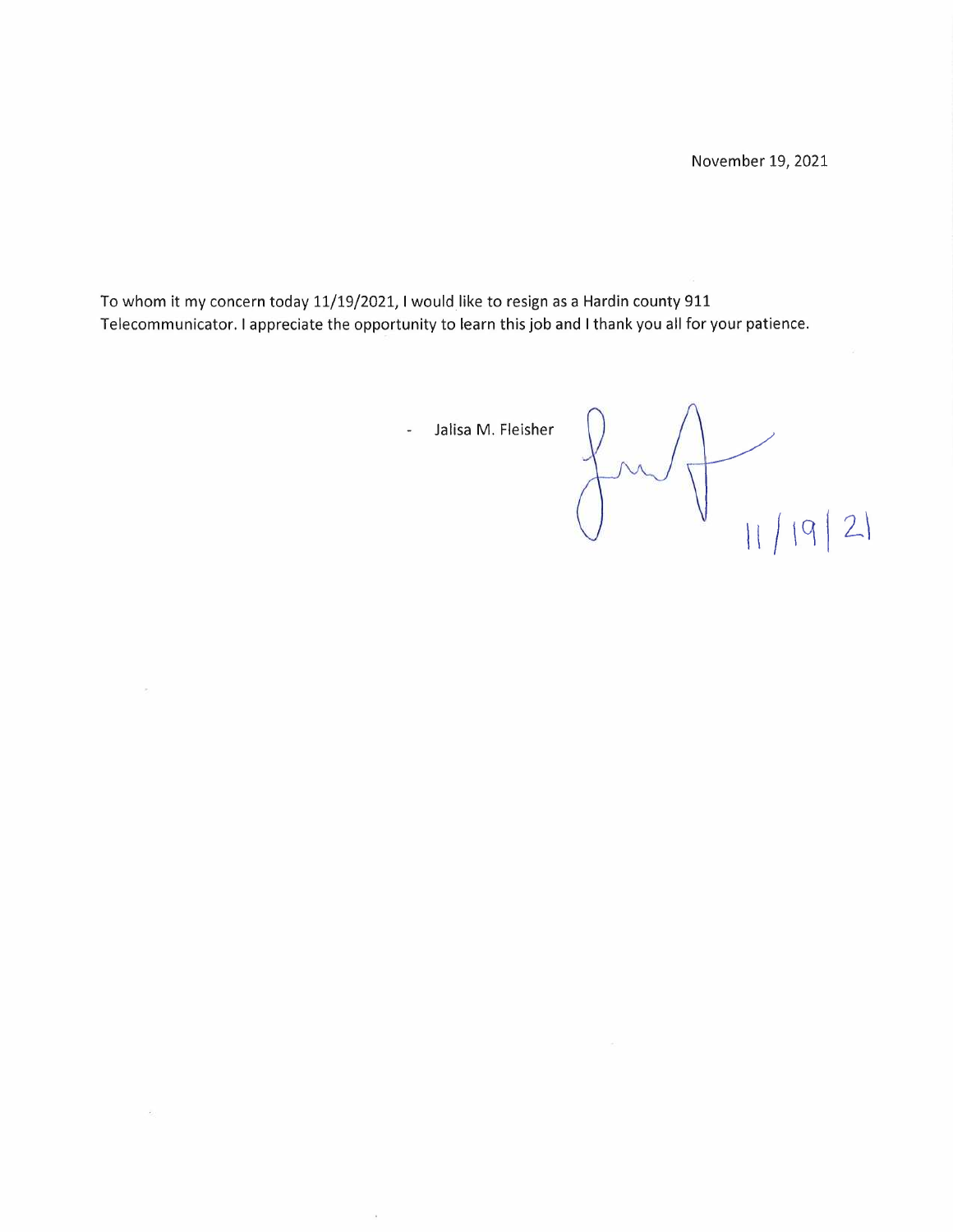### HARDIN COUNTY FISCAL COURT RESOLUTION NO. 2021.201

BE IT RESOLVED, to transfer from FY 2021-2022 Budget Accounts per the attached Journals:

Budget Transfers dated 11/18/2021 Budget Transfers dated 11/30/2021 Interfund Cash Transfers dated 11/30/2021

ADOPTED, by the Hardin County Fiscal Court in its regular meeting of 30 November 2021

-90 Harry L. Berry

Hardin County Judge/Executive

ATTEST

 $\overline{\phantom{0}}$ Donnel Debbie Donnelly Hardin County Clerk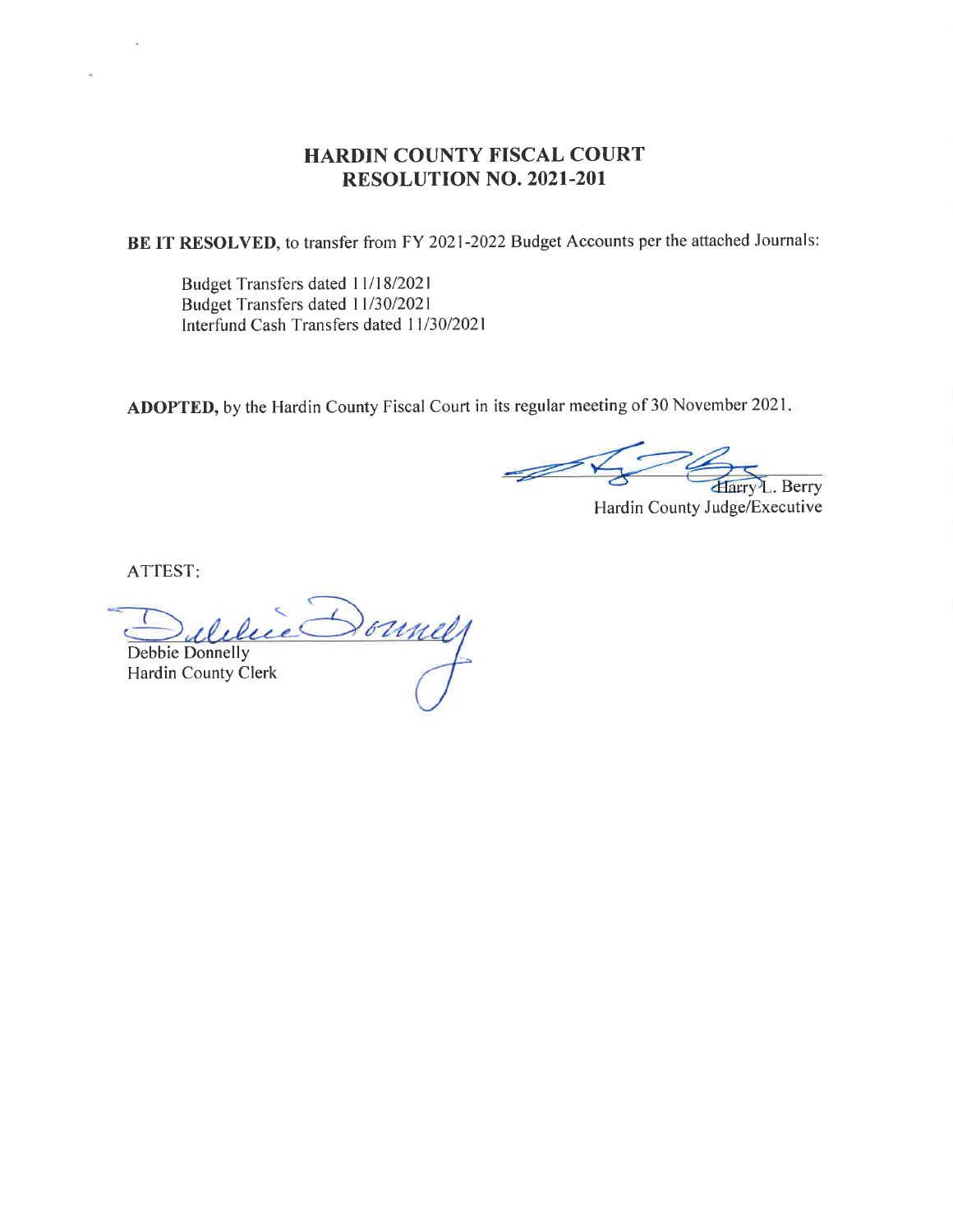Date 11/18/2021 Transfer

AN APPROVAL relating to the transfer of budgeted appropriations thereof. Whereas Hardin County, Kentucky has realized unbudgeted appropriations. Be it so ordered by Hardin County of the Commonwealth of Kentucky:

#### Section One: Current Fiscal Year: 2O2L-2O22

#### The budget for the Current Fiscal Year is amended to: Increase / Decrease the appropriations of the following fund(s) to include unbudgeted appropriations for:

| Fund    | Account             | Description                                                 | Transfer In | TransferOut |
|---------|---------------------|-------------------------------------------------------------|-------------|-------------|
| General |                     | 01-5120-521-002 FROM: 01-9100-521 GEN. ADMIN. SER. - PROPEH | 7.076.91    |             |
|         | $01 - 9100 - 521 -$ | TO: 01-5120-521-002 FIRE DEPT -LIFE/DISABILI                |             | 7,076.91    |
|         |                     |                                                             | 7.076.91    | 7.076.91    |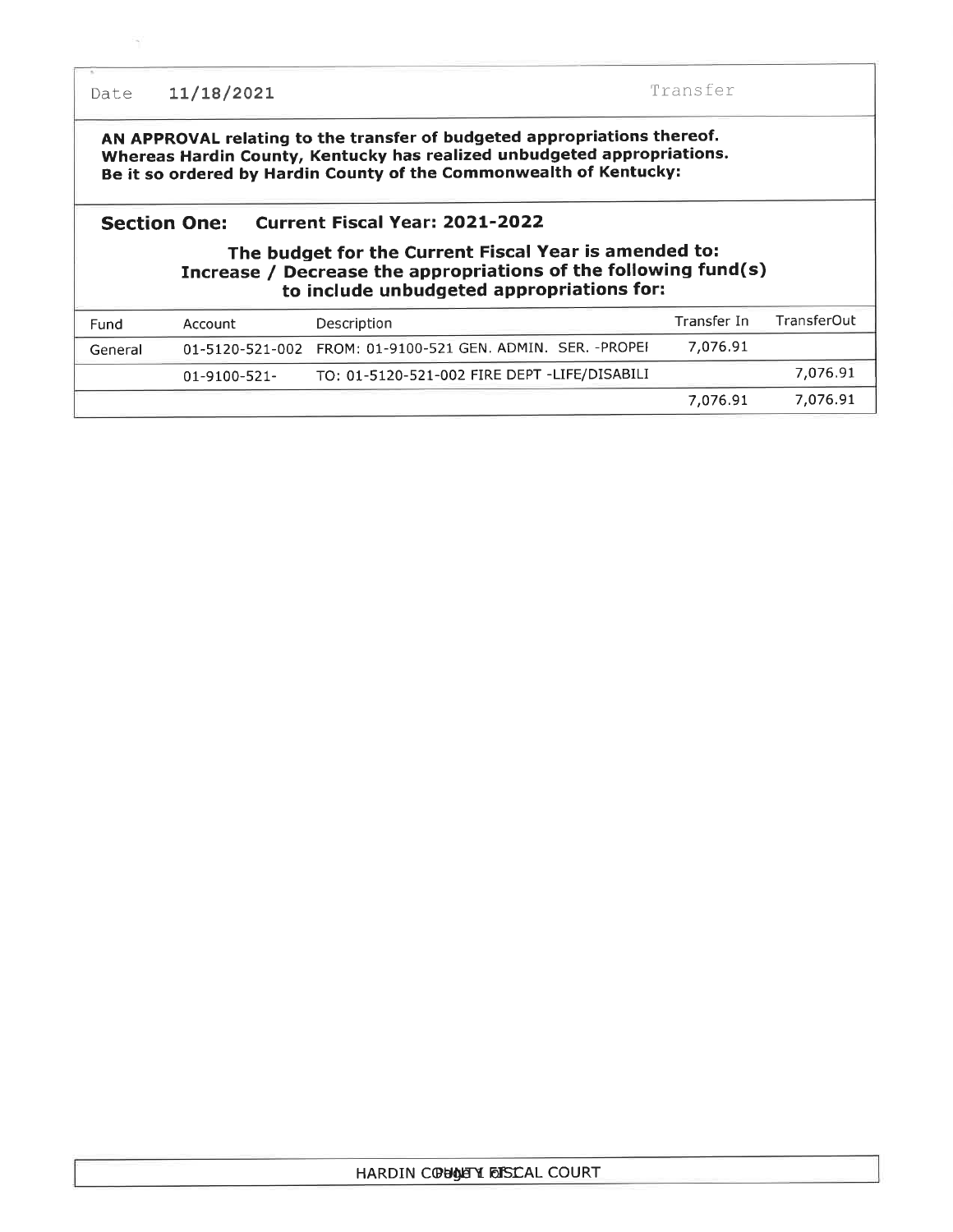Date 11/30/2021 Transfer

AN APPROVAL relating to the transfer of budgeted appropriations thereof. Whereas Hardin County, Kentucky has realized unbudgeted appropriations. Be it so ordered by Hardin County of the Commonwealth of Kentucky:

#### Section One: Current Fiscal Year: 2O2I-2O22

#### The budget for the Current Fiscal Year is amended to: Increase / Decrease the appropriations of the following fund(s) to include unbudgeted appropriations for:

| Fund    | Account             | Description                                | Transfer In | TransferOut |
|---------|---------------------|--------------------------------------------|-------------|-------------|
| General | 01-5020-344-        | TO: 01-5020-399 CORONER -PRE-EMPLOYMENT \  |             | 24.00       |
|         | 01-5020-399-        | FROM: 01-5020-344 CORONER -PAUPER BURIALS  | 24.00       |             |
|         | 01-5075-399-        | FROM: 01-5076-507 COMM. SUPPORT -CONTRIBI  | 24.00       |             |
|         | 01-5076-507-        | TO: 01-5075-399 ECON. DEV. - PRE-EMPLOYMEN |             | 24.00       |
|         | 01-5085-315-        | FROM: 01-5085-411 OCP -BLDGS. & GDS-CUSTC  | 9,200.00    |             |
|         | 01-5085-334-        | TO: 01-5085-336-001 OCP -BLDGS. & GDS-M&R  |             | 7.58        |
|         | 01-5085-336-001     | FROM: 01-5085-334 OCP -BLDGS. & GDS-MAINT  | 7.58        |             |
|         | 01-5085-411-        | TO: 01-5085-315 OCP -BLDGS. & GDS-CONTRAC  |             | 9,200.00    |
|         | $01 - 5140 - 315$ - | TO: 01-5140-413 EMS -COMPUTER EQUIPMENT    |             | 2,210.23    |
|         | 01-5140-413-        | FROM: 01-5140-315 EMS -CONTR. SERV. W/ PRI | 2,210.23    |             |
|         | 01-5205-385-        | FROM: 01-5205-402 ANIMAL CARE & CNTRL -KEI | 700.00      |             |
|         | 01-5205-402-        | TO: 01-5205-385 ANIMAL CARE & CNTRL -VETER |             | 700.00      |
| Road    | 02-6105-457-        | FROM: 02-6105-471 ROAD DEPT -SALT          | 4,124.00    |             |
|         | 02-6105-471-        | TO: 02-6105-457 ROAD DEPT -PIPE            |             | 4,124.00    |
|         |                     |                                            | 16,289.81   | 16,289.81   |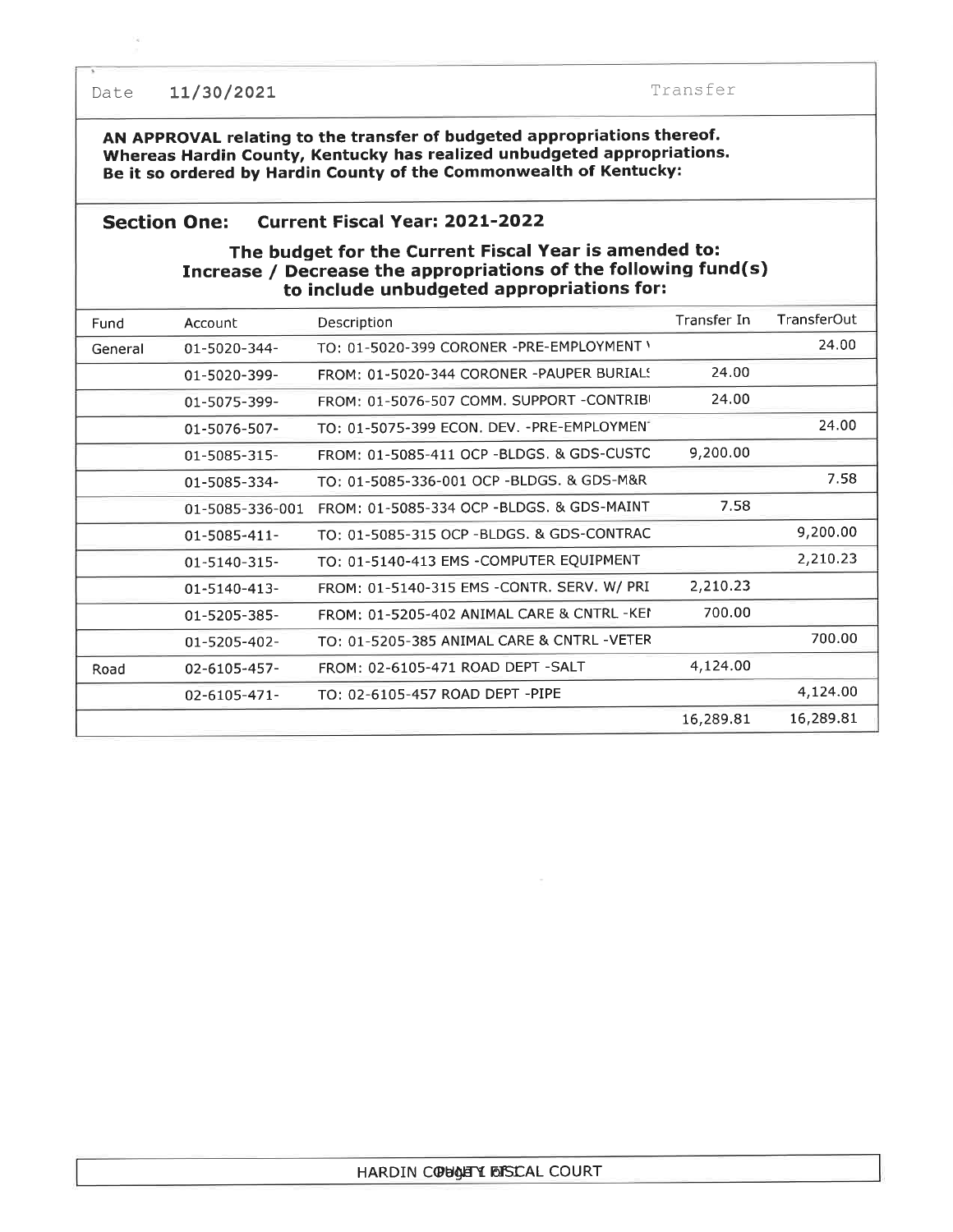#### lnterfund Cash Transfers Journal HARDIN COUNTY FISCAL COURT

 $\frac{1}{2}a = \frac{3}{2}$ 

 $\zeta$ 

NTERFUND CASH TRANSFERS DATED 11-30-2021<br>All Funds<br>From: 11/30/2021 To: 11/30/2021

| Credit<br>Debit                                      |
|------------------------------------------------------|
|                                                      |
| 400,000.00                                           |
|                                                      |
|                                                      |
| 400,000.00                                           |
| 800,000.00                                           |
| 800,000.00                                           |
| 400,000.00<br>400,000.00<br>800,000.00<br>800,000.00 |

Page 1 of 1

 $\tilde{\mathcal{L}}$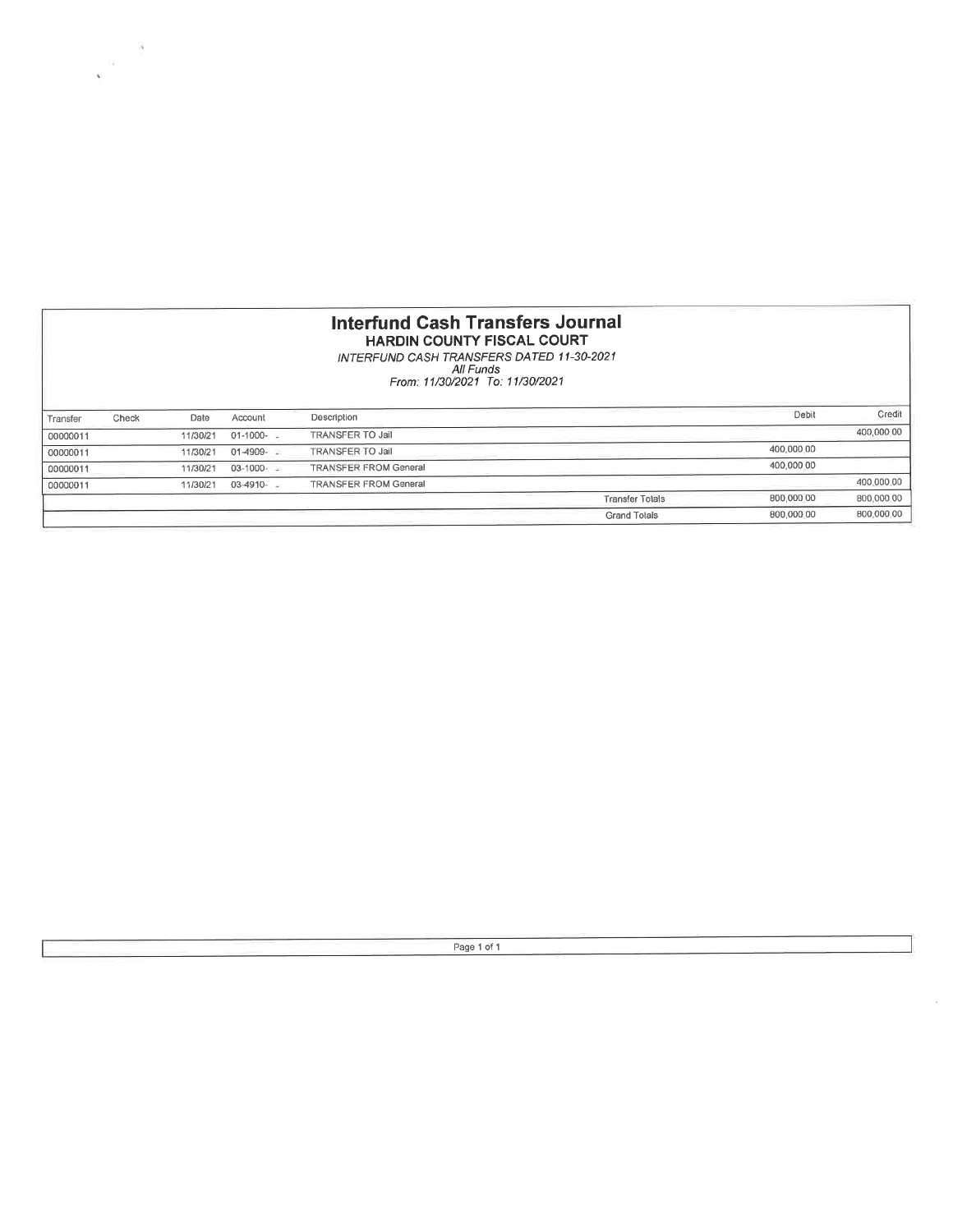

## HARDIN COUNTY FISCAL COURT RESOLUTION NO. 2021.202

BE IT RESOLVED, upon recommendation of Judge/Executive Harry L. Berry with the concurrence of the Resources and Community Support Committee, to accept the bid of Swift Roofing of Elizabethtown for the Hardin County History Museum Roof Replacement in the amount of \$43,640.00.

BE IT FURTHER RESOLVED, to pay invoices for the total amounts.

ADOPTED, by the Hardin County Fiscal Court in its regular meeting of 30 November 2021

. Berry

Hardin County Judge/Executive

ATTEST: Domy Debbie Donnelly Hardin County Clerk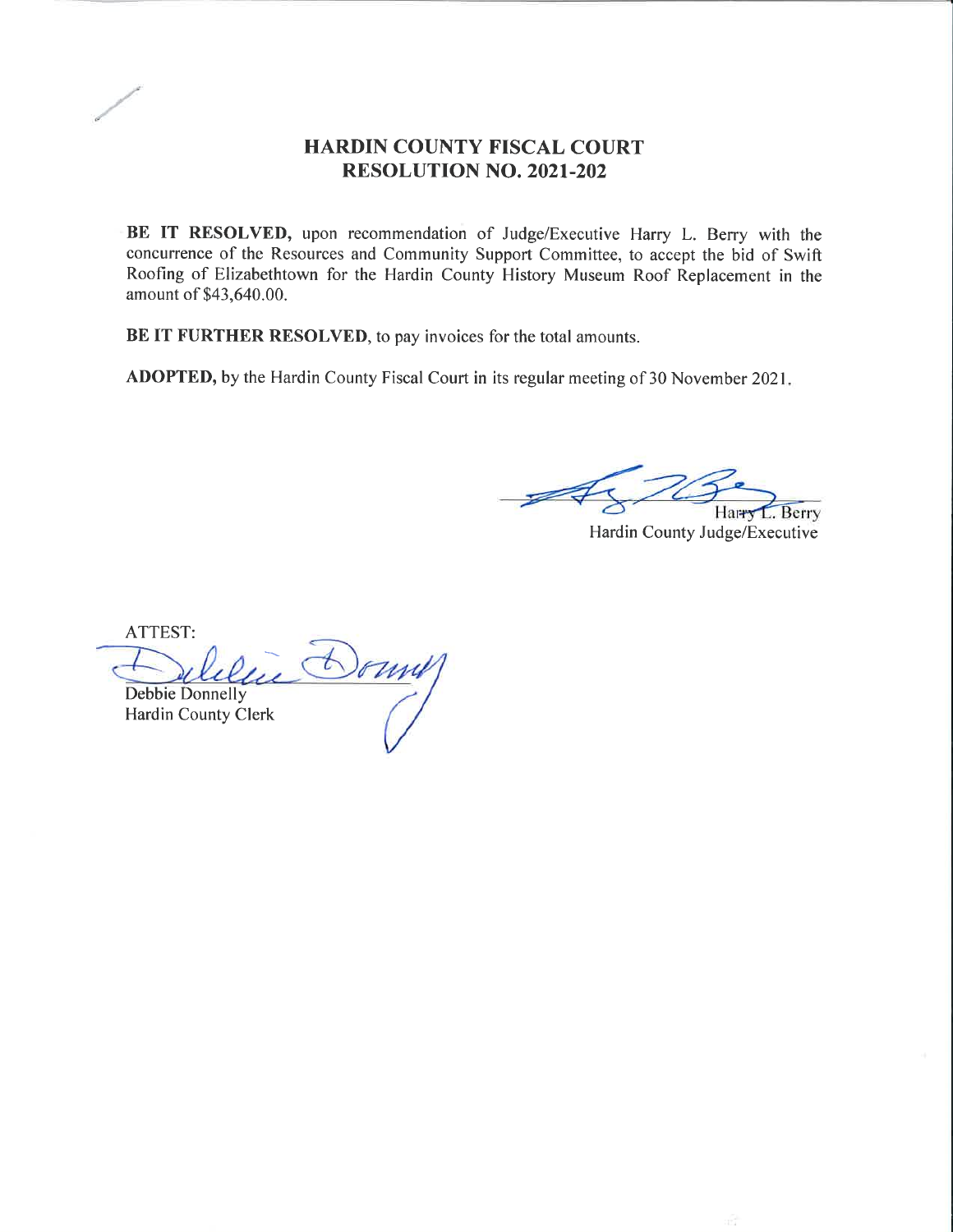

# **Hardin County Fiscal Court Bid Evaluation**

| שטוייב              | $B$ id #                                         | 2021-033 |                  |  |
|---------------------|--------------------------------------------------|----------|------------------|--|
| <b>Bid Item:</b>    | <b>Hardin Co History Museum Roof Replacement</b> |          |                  |  |
| <b>Bid Opening:</b> | November 15, 2021 at 1:00 PM EST                 |          |                  |  |
| <b>Court Date:</b>  | <b>November 30, 2021</b>                         |          |                  |  |
|                     |                                                  |          | <b>Total Bid</b> |  |
|                     | Company                                          |          | <b>Price</b>     |  |
|                     | Swift Roofing of Elizabethtown                   |          | \$43,640.00      |  |
| Double D Roofing    |                                                  |          | \$44,560.00      |  |

Hardin County Fiscal Court received two (2) bids. Swift Roofing of Elizabethtown is the best evaluated bid having no exceptions to the bid documentation. It is the recommendation to award Bid Number 2021- 033 to Swift Roofing of Elizabethtown for the Hardin Co History Museum Roof Replacement in the amount of \$43,640.00